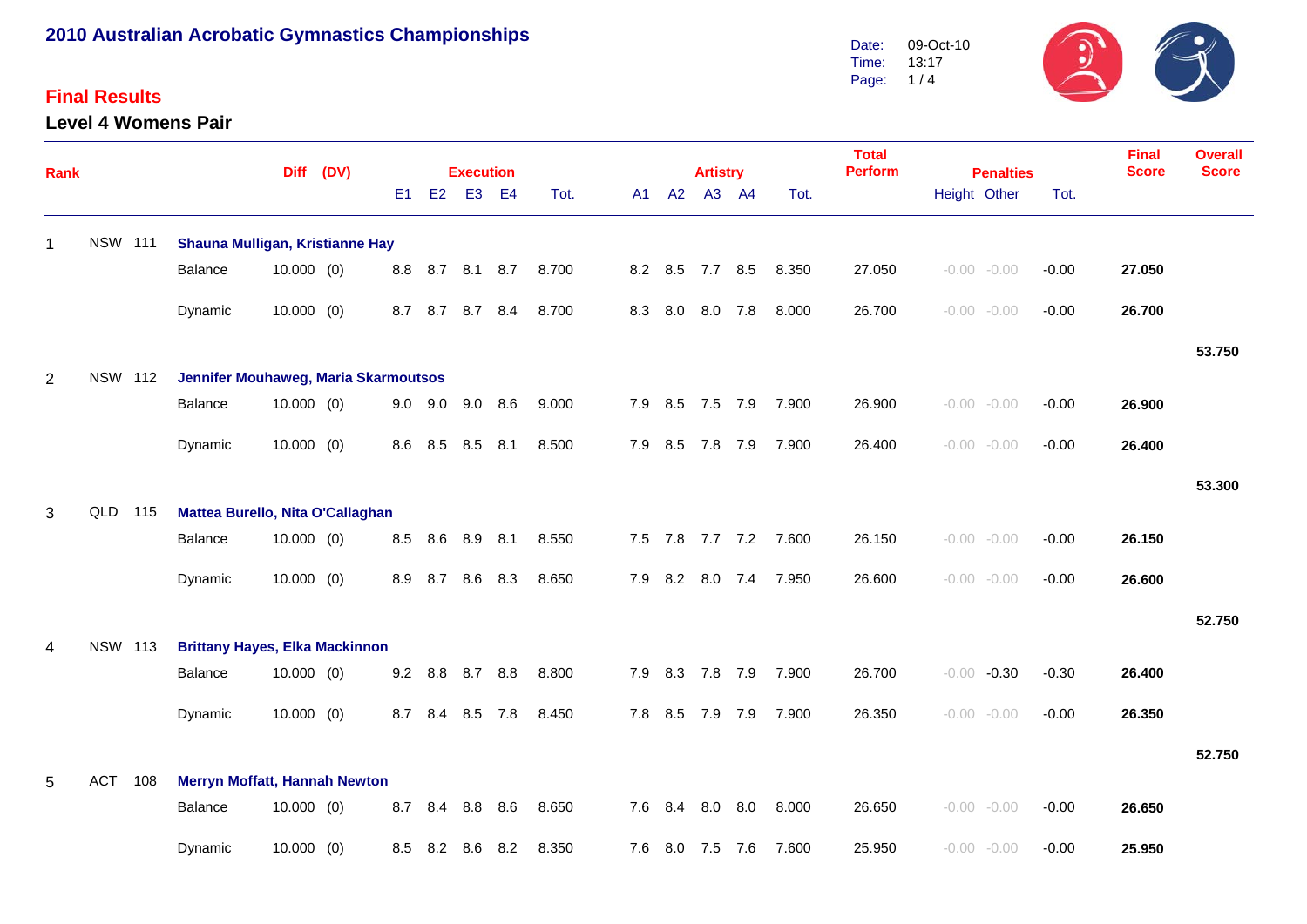### **Final Results**

**Level 4 Womens Pair**



| Rank           |                |     | <b>Diff</b>                                |              | (DV) |           |                | <b>Execution</b> |                |       |     |             | <b>Artistry</b> |     |       | <b>Total</b><br><b>Perform</b><br><b>Penalties</b> |              |                | <b>Final</b><br><b>Score</b> | <b>Overall</b><br><b>Score</b> |        |
|----------------|----------------|-----|--------------------------------------------|--------------|------|-----------|----------------|------------------|----------------|-------|-----|-------------|-----------------|-----|-------|----------------------------------------------------|--------------|----------------|------------------------------|--------------------------------|--------|
|                |                |     |                                            |              |      | E1        | E2             | E <sub>3</sub>   | E <sub>4</sub> | Tot.  | A1  | A2          | A3 A4           |     | Tot.  |                                                    | Height Other |                | Tot.                         |                                |        |
| 6              | ACT 110        |     | <b>Ashley Harveyson, Lea Renard</b>        |              |      |           |                |                  |                |       |     |             |                 |     |       |                                                    |              |                |                              |                                | 52.600 |
|                |                |     | Balance                                    | $10.000$ (0) |      |           | $9.0\quad 8.6$ | 8.4              | 8.6            | 8.600 |     |             | 8.4 8.1 8.1 8.0 |     | 8.100 | 26.700                                             |              | $-0.00 - 0.00$ | $-0.00$                      | 26.700                         |        |
|                |                |     | Dynamic                                    | 9.000(0)     |      |           | 8.5 7.8        | 8.3 7.9          |                | 8.100 | 8.1 |             | 8.2 8.0 7.8     |     | 8.050 | 25.150                                             |              | $-0.00 - 0.00$ | $-0.00$                      | 25.150                         |        |
|                |                |     |                                            |              |      |           |                |                  |                |       |     |             |                 |     |       |                                                    |              |                |                              |                                | 51.850 |
| $\overline{7}$ | <b>NSW 114</b> |     | Sarah Hemsley, Daina Bujcevski             |              |      |           |                |                  |                |       |     |             |                 |     |       |                                                    |              |                |                              |                                |        |
|                |                |     | Balance                                    | $10.000$ (0) |      |           |                | 8.5 8.4 8.4 8.4  |                | 8.400 |     |             | 7.5 8.0 7.6 7.0 |     | 7.550 | 25.950                                             |              | $-0.20 - 0.00$ | $-0.20$                      | 25.750                         |        |
|                |                |     | Dynamic                                    | $10.000$ (0) |      | 8.5       | 8.3            | 8.3 8.3          |                | 8.300 | 7.7 |             | 8.2 8.0 7.5     |     | 7.850 | 26.150                                             |              | $-0.20 - 0.00$ | $-0.20$                      | 25.950                         |        |
|                |                |     |                                            |              |      |           |                |                  |                |       |     |             |                 |     |       |                                                    |              |                |                              |                                | 51.700 |
| 8              | QLD            | 137 | <b>Michaela Richardson, Shelby Roberts</b> |              |      |           |                |                  |                |       |     |             |                 |     |       |                                                    |              |                |                              |                                |        |
|                |                |     | Balance                                    | $10.000$ (0) |      |           | 8.8 8.6        | 8.3 8.7          |                | 8.650 |     |             | 7.5 7.4 6.9 7.0 |     | 7.200 | 25.850                                             |              | $-0.20 - 0.00$ | $-0.20$                      | 25.650                         |        |
|                |                |     | Dynamic                                    | $10.000$ (0) |      | $9.2$ 8.5 |                | 8.6              | 8.5            | 8.550 |     | $7.5$ $7.8$ | 7.0 7.6         |     | 7.550 | 26.100                                             |              | $-0.20 - 0.00$ | $-0.20$                      | 25.900                         |        |
|                |                |     |                                            |              |      |           |                |                  |                |       |     |             |                 |     |       |                                                    |              |                |                              |                                | 51.550 |
| 9              | WA             | 119 | <b>Tahlia Dawson, Felicity Coupland</b>    |              |      |           |                |                  |                |       |     |             |                 |     |       |                                                    |              |                |                              |                                |        |
|                |                |     | Balance                                    | $10.000$ (0) |      |           |                | 8.2 7.8 7.0 7.8  |                | 7.800 | 8.0 |             | 7.4 7.4 6.9     |     | 7.400 | 25.200                                             | $-0.00$      | $-0.30$        | $-0.30$                      | 24.900                         |        |
|                |                |     | Dynamic                                    | $10.000$ (0) |      |           | 8.4 8.5        | 8.5 8.1          |                | 8.450 | 8.0 | 8.0         | 7.5             | 8.0 | 8.000 | 26.450                                             |              | $-0.00 - 0.00$ | $-0.00$                      | 26.450                         |        |

**51.350**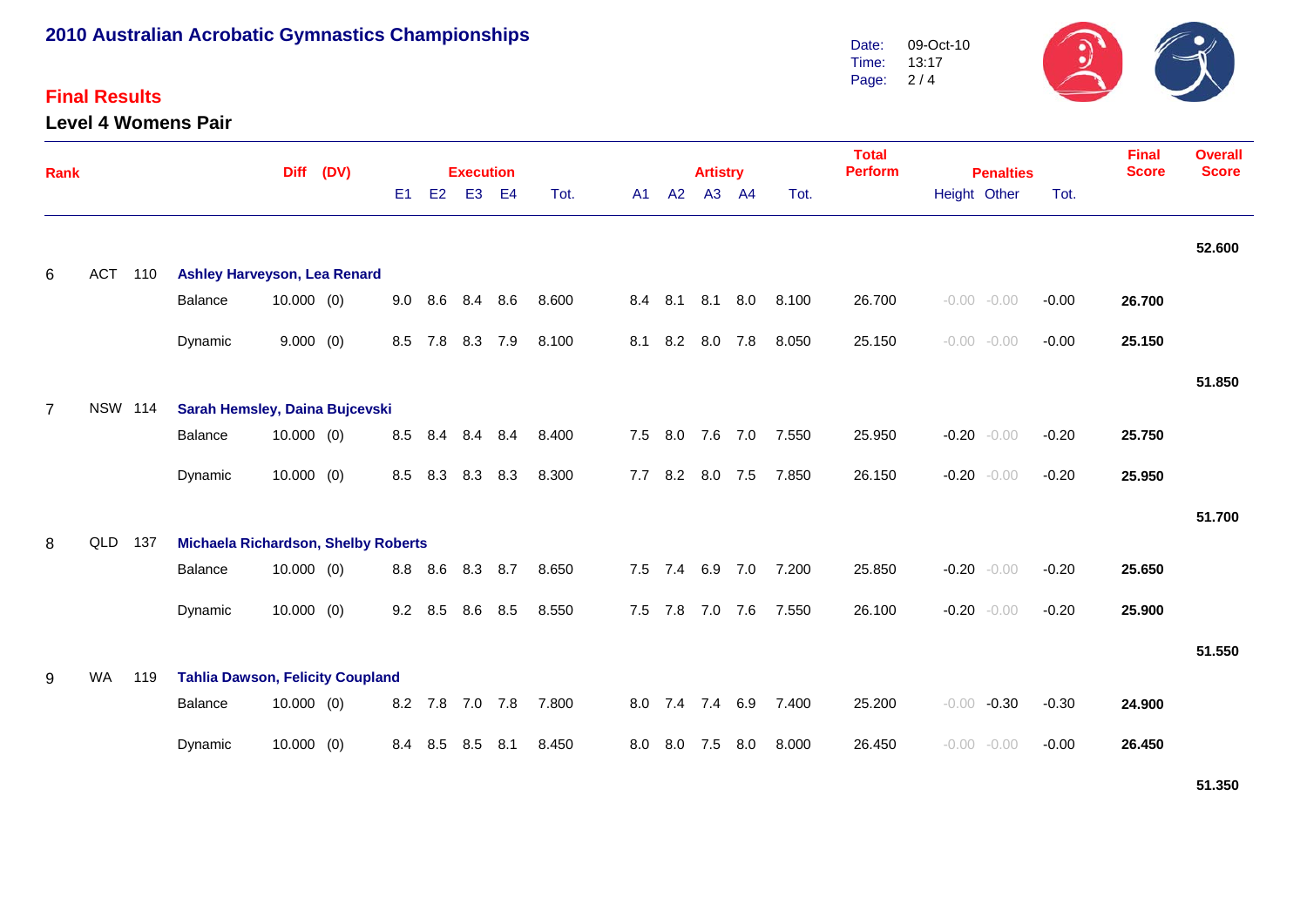#### **Final Results**

**Level 4 Womens Pair**



| <b>Rank</b> |            |     |                                       |              | Diff (DV) |     |     | <b>Execution</b> |         |       |    |                | <b>Artistry</b> |                 |       | <b>Total</b><br><b>Perform</b> | <b>Penalties</b>   |         | <b>Final</b><br><b>Score</b> | <b>Overall</b><br><b>Score</b> |
|-------------|------------|-----|---------------------------------------|--------------|-----------|-----|-----|------------------|---------|-------|----|----------------|-----------------|-----------------|-------|--------------------------------|--------------------|---------|------------------------------|--------------------------------|
|             |            |     |                                       |              |           | E1  | E2  | E <sub>3</sub>   | E4      | Tot.  | A1 | A2             |                 | A3 A4           | Tot.  |                                | Height Other       | Tot.    |                              |                                |
| 10          | QLD        | 136 | <b>Matilda Wayte, Abby Dendle</b>     |              |           |     |     |                  |         |       |    |                |                 |                 |       |                                |                    |         |                              |                                |
|             |            |     | Balance                               | $10.000$ (0) |           |     |     | 8.4 8.0 8.2 8.0  |         | 8.100 |    |                |                 | 7.8 7.5 7.5 7.1 | 7.500 | 25.600                         | $-0.20 -0.30$      | $-0.50$ | 25.100                       |                                |
|             |            |     | Dynamic                               | $10.000$ (0) |           | 8.6 | 8.6 | 8.7 8.4          |         | 8.600 |    |                |                 | 7.4 7.5 7.4 7.0 | 7.400 | 26.000                         | $-0.20$<br>$-0.00$ | $-0.20$ | 25.800                       |                                |
|             |            |     |                                       |              |           |     |     |                  |         |       |    |                |                 |                 |       |                                |                    |         |                              | 50.900                         |
| 11          | <b>VIC</b> | 117 | Jessica Larsen, Jessica Lloyd         |              |           |     |     |                  |         |       |    |                |                 |                 |       |                                |                    |         |                              |                                |
|             |            |     | Balance                               | $10.000$ (0) |           |     |     | 8.3 8.5 8.2 8.2  |         | 8.250 |    |                |                 | 7.6 8.0 7.0 7.6 | 7.600 | 25.850                         | $-0.60$<br>$-0.00$ | $-0.60$ | 25.250                       |                                |
|             |            |     | Dynamic                               | 9.000(0)     |           |     |     | 7.8 7.5 7.7 8.0  |         | 7.750 |    | 7.3 7.8        |                 | $7.3$ $7.1$     | 7.300 | 24.050                         | $-0.00 - 0.00$     | $-0.00$ | 24.050                       |                                |
|             |            |     |                                       |              |           |     |     |                  |         |       |    |                |                 |                 |       |                                |                    |         |                              | 49.300                         |
| 12          | WA         | 118 | <b>Eleanor Latham, Chloe Ameduri</b>  |              |           |     |     |                  |         |       |    |                |                 |                 |       |                                |                    |         |                              |                                |
|             |            |     | <b>Balance</b>                        | $10.000$ (0) |           | 8.4 | 8.1 | 8.1              | 8.1     | 8.100 |    |                |                 | 7.2 7.1 7.2 6.8 | 7.150 | 25.250                         | $-0.00 - 1.20$     | $-1.20$ | 24.050                       |                                |
|             |            |     | Dynamic                               | $10.000$ (0) |           | 7.8 |     | 8.1 7.3 7.8      |         | 7.800 |    | $7.2$ $7.0$    | 7.0             | 6.9             | 7.000 | 24.800                         | $-0.00 - 0.00$     | $-0.00$ | 24.800                       |                                |
|             |            |     |                                       |              |           |     |     |                  |         |       |    |                |                 |                 |       |                                |                    |         |                              | 48.850                         |
| 13          | QLD        | 129 | <b>Jessica Horner, Maddison Doran</b> |              |           |     |     |                  |         |       |    |                |                 |                 |       |                                |                    |         |                              |                                |
|             |            |     | Balance                               | $10.000$ (0) |           | 7.3 | 8.1 | 7.5 7.7          |         | 7.600 |    | $7.0\quad 6.8$ |                 | 7.0 6.7         | 6.900 | 24.500                         | $-0.20 -0.90$      | $-1.10$ | 23.400                       |                                |
|             |            |     | Dynamic                               | $10.000$ (0) |           | 8.5 | 8.4 |                  | 8.2 7.7 | 8.300 |    |                | 7.0 7.2 7.5     | 6.9             | 7.100 | 25.400                         | $-0.20$<br>$-0.00$ | $-0.20$ | 25.200                       |                                |
|             |            |     |                                       |              |           |     |     |                  |         |       |    |                |                 |                 |       |                                |                    |         |                              | 48.600                         |
| 14          | <b>VIC</b> | 116 | <b>Jessica Noonan, Emily Smith</b>    |              |           |     |     |                  |         |       |    |                |                 |                 |       |                                |                    |         |                              |                                |
|             |            |     | Balance                               | $10.000$ (0) |           |     |     | 8.1 7.6 7.9 8.1  |         | 8.000 |    | 6.8 6.8        | 6.8             | 6.7             | 6.800 | 24.800                         | $-0.90$<br>$-0.00$ | $-0.90$ | 23.900                       |                                |
|             |            |     | Dynamic                               | $10.000$ (0) |           |     |     | 7.0 7.8 7.2 7.4  |         | 7.300 |    | 6.9 7.5        | 7.0             | 6.9             | 6.950 | 24.250                         | $-0.00 - 0.00$     | $-0.00$ | 24.250                       |                                |